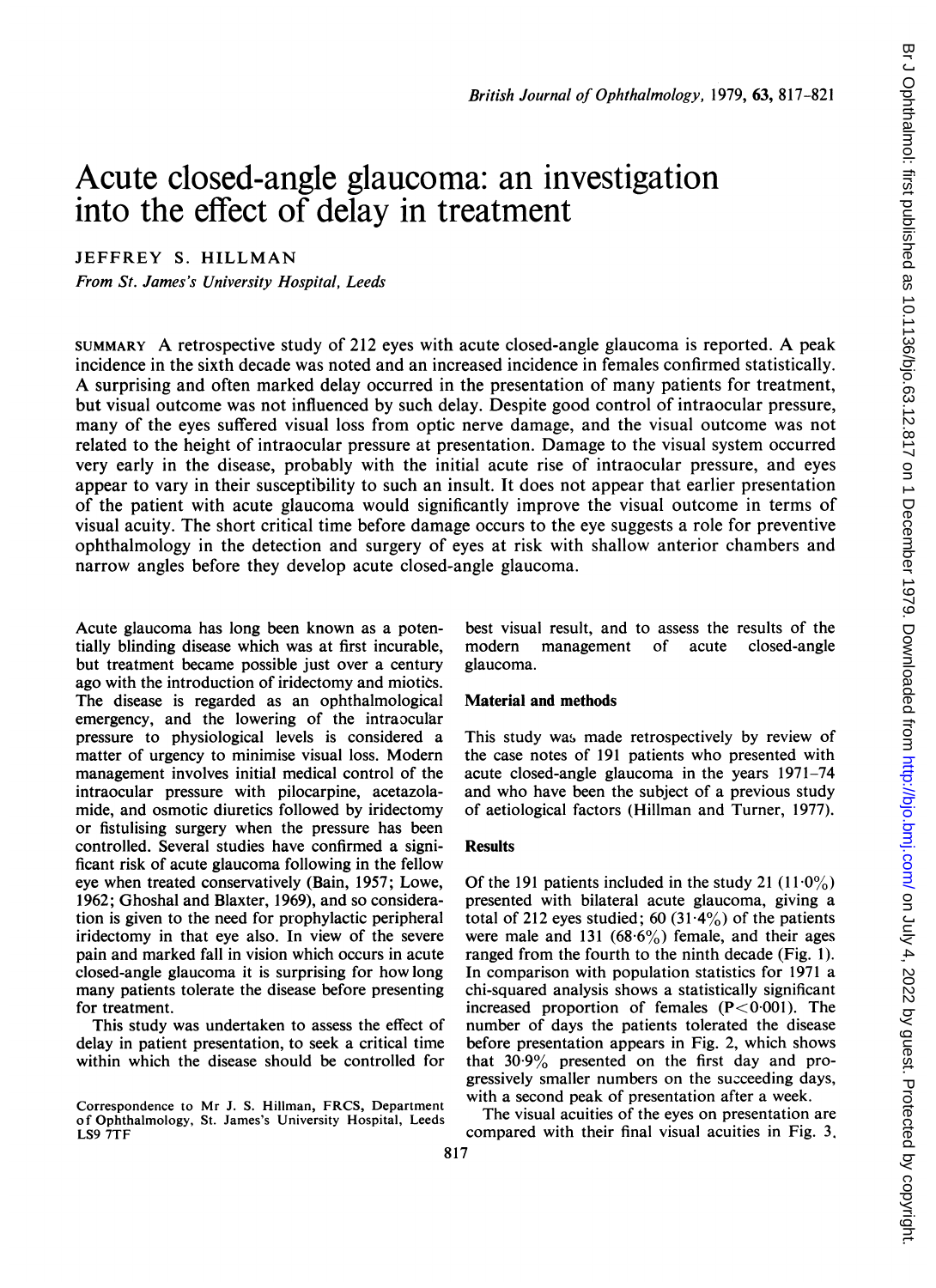

Fig. 1 Sex and age distribution of 191 patients with acute closed-angle glaucoma



Fig. 2 Delay in presentation by patients with acute closed-angle glaucoma



Fig. 3 Presenting visual acuity compared with final visual acuity in eyes treated for acute closed-angle glaucoma

## Jeffrey S. Hillman

which shows that 158 (74.5%) of these eyes regained '6/18 or better' vision, 127 (59.9%) regained '6/12 or better', and only 23 eyes  $(10.8\%)$  achieved 6/6 vision. The response of these eyes to the initial medical treatment is shown in Table 1. In 156  $(73.6\%)$  eyes control of intraocular pressure was achieved by acetazolamide together with pilocarpine delivered as drops or by a saturated hydrophilic contact lens (Hillman et al., 1975). In a further 53  $(25.0\%)$  eyes control was achieved by the added use of oral glycerol and in only 3  $(1.4\%)$  eyes medical control failed. Table 2 shows that the response to medical control was not directly related to the level Age of intraocular pressure on presentation.

Surgery was performed as shown in Table 3 on all eyes except 10, when the patients refused surgery 颪

Table <sup>1</sup> Response of 212 eyes with acute closed-angle glaucoma to initial medical treatment

| 1971 |    |    | 1074      | 1971–74        |
|------|----|----|-----------|----------------|
| 30   | 30 | 51 | 45        | 156 $(73.6\%)$ |
| 18   | 4  | 15 | 16        | 53 $(25.0\%)$  |
| O    | 3  | 0  | 0         | 3 $(1.4\%)$    |
|      |    |    | 1972 1973 |                |

Table 2 Response of eyes with acute closed-angle glaucoma to initial medical therapy considered with regard to the height of intraocular pressure on presentation

|                       |                                            | Pilocarpine,                              |                          |
|-----------------------|--------------------------------------------|-------------------------------------------|--------------------------|
| <b>Presenting IOP</b> | Pilocarpine and<br>acetazolamide<br>$($ %) | acetazolamide.<br>and glycerol<br>$(\% )$ | Failed<br>control<br>(%) |
| $20$ to $40$ mmHg     | 81.3                                       | $18-7$                                    |                          |
| 41 to 60 mm $Hg$      | 71.9                                       | 26.5                                      | 1.6                      |
| 61 to $70+$ mmHg      | 73.9                                       | 23.9                                      | 2.2                      |

| Table 3 |  | Surgical procedures performed after medical          |
|---------|--|------------------------------------------------------|
|         |  | control of 212 eyes with acute closed-angle glaucoma |

| Surgical treatment      | 1971              | 1972         | 1073           | 1974         | 1971-74        |
|-------------------------|-------------------|--------------|----------------|--------------|----------------|
| Peripheral iridectomy   | 23                | 17           | 35             | 33           | 108 $(50.9\%)$ |
| Trabeculectomy          | $12 \overline{ }$ | 14           | 25             | 18           | 69 $(32.6\%)$  |
| <b>Broad</b> iridectomy | 11                | 0            | 1              | $\mathbf{2}$ | 14 $(6.6\%)$   |
| Lens extraction         | 0                 | 3            | $\overline{2}$ | 4            | 9 $(4.2\%)$    |
| Scheie's procedure      | 0                 | 1            | 1              | $\Omega$     | $2(0.9\%)$     |
| No surgery              | 2                 | $\mathbf{2}$ | 2              | 4            | $10(4.7\%)$    |
|                         |                   |              |                |              |                |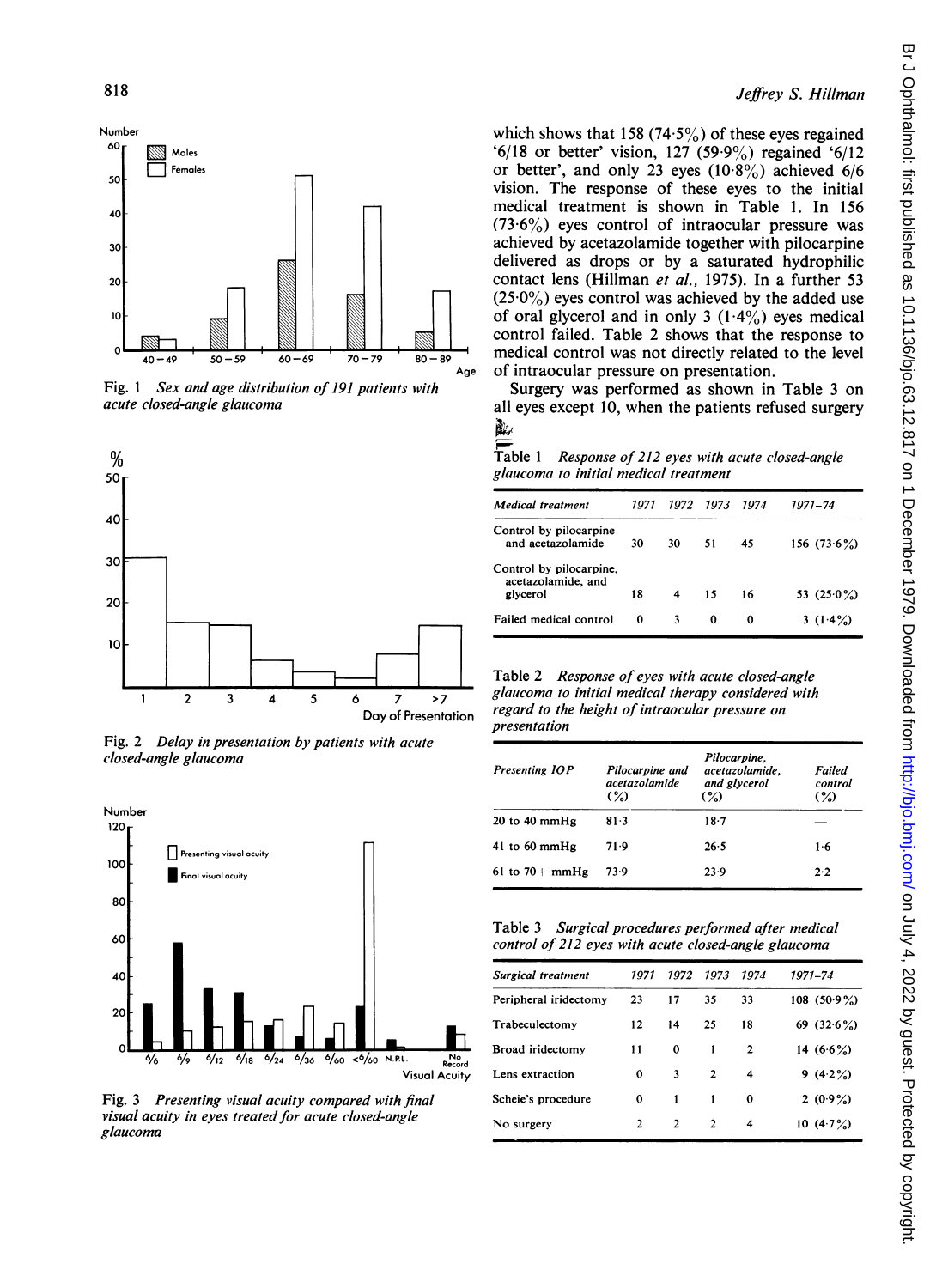| Day       | 6/6            | 6/9            | 6/12           | 6/18                    | 6/24           | 6/36           | 6/60           | < 6/60         | <b>Blind</b> | No record |
|-----------|----------------|----------------|----------------|-------------------------|----------------|----------------|----------------|----------------|--------------|-----------|
|           | 7              | 23             | $\overline{7}$ | 6                       | 6              | 3              | $\overline{2}$ | 6              | $\mathbf 0$  | 3         |
|           | $\overline{2}$ | 9              | 5              | 6                       | $\mathbf{0}$   | $\overline{2}$ |                | 4              | $\bf{0}$     | 3         |
| 3         | 3              | 8              | 11             | 5                       | $\overline{2}$ |                |                | $\overline{2}$ | $\bf{0}$     | $\bf{0}$  |
| 4         | $\overline{2}$ | 1              | 5              | $\overline{2}$          |                | $\bf{0}$       |                | $\theta$       |              | $\bf{0}$  |
| 5         | $\theta$       | 3              | $\bf{0}$       | 3                       |                | $\bf{0}$       | $\bf{0}$       |                | $\bf{0}$     | $\bf{0}$  |
| 6         | $\mathbf{0}$   | $\overline{2}$ |                |                         |                | $\bf{0}$       | $\mathbf{0}$   | $\mathbf{0}$   | $\mathbf{0}$ | $\bf{0}$  |
|           | $\overline{2}$ | 3              | $\mathbf{0}$   | $\overline{2}$          |                | $\bf{0}$       | $\bf{0}$       | $\overline{2}$ | 3            | 2         |
| >7        | 6              | 9              | $\overline{2}$ | $\overline{2}$          |                | $\mathbf{0}$   |                |                |              | 4         |
| No record | $\mathbf{1}$   | $\bf{0}$       | $\overline{2}$ | $\overline{\mathbf{4}}$ | $\mathbf{0}$   |                | $\mathbf{0}$   | $\mathbf{I}$   | $\mathbf{0}$ |           |

Table 4 Final visual acuities achieved for each day of presentation of 212 eyes with acute closed-angle glaucoma

or were considered too ill. As the patients were under the care of a number of different surgeons varying criteria were applied to select the type of surgery, and approximately one-half of the eyes had peripheral iridectomy and approximately one-third had trabeculectomy.

Consideration was next given to the spectrum of visual outcome for each day of presentation (Table 4) and also to the proportion of eyes achieving '6/12 or better' vision for each day of presentation (Fig. 4). There is a significant regularity of results which appears independent of the day of presentation for treatment. In view of this, consideration was given to the presenting visual acuities of those eyes which presented promptly on day <sup>I</sup> compared with those which presented late on day 7 or later and which finished with visual acuity '6/12 or better' (Fig. 5). It is interesting that there is no significant difference in the presenting visual acuities associated with this delay in presentation for treatment. The



Fig. 4 Proportion of eyes with acute closed-angle glaucoma which achieved final visual acuity '6/12 or better' for each day of presentation



Fig. 5 Comparison of the presenting visual acuities of eyes presenting on day <sup>I</sup> with those presenting on day 7 onwards with acute closed-angle glaucoma which achieved final visual acuity '6'12 or better'

same applies to the comparison of presenting visual acuities for eyes which presented early or late and finished with visual acuity 'worse than 6/12' (Fig. 6).

The final visual acuity was also considered with regard to the level of intraocular pressure on presentation, and Fig. 7 shows that there appears to be no strong relationship.

In this series 34 eyes (16 $0\%$ ) had a poor outcome with final visual acuity '6/60 or worse' despite apparently good medical and surgical control of the intraocular pressure in most cases. Table 5 presents the apparent reasons for poor vision in these eyes. The major cause of glaucomatous visual loss appeared to be atrophic change in the optic nerve, and this was not associated with very high intraocular pressure on presentation. Of these 19 eyes  $10.5\%$  presented with pressures between 20 and 40 mmHg,  $63.2\%$  presented with pressures between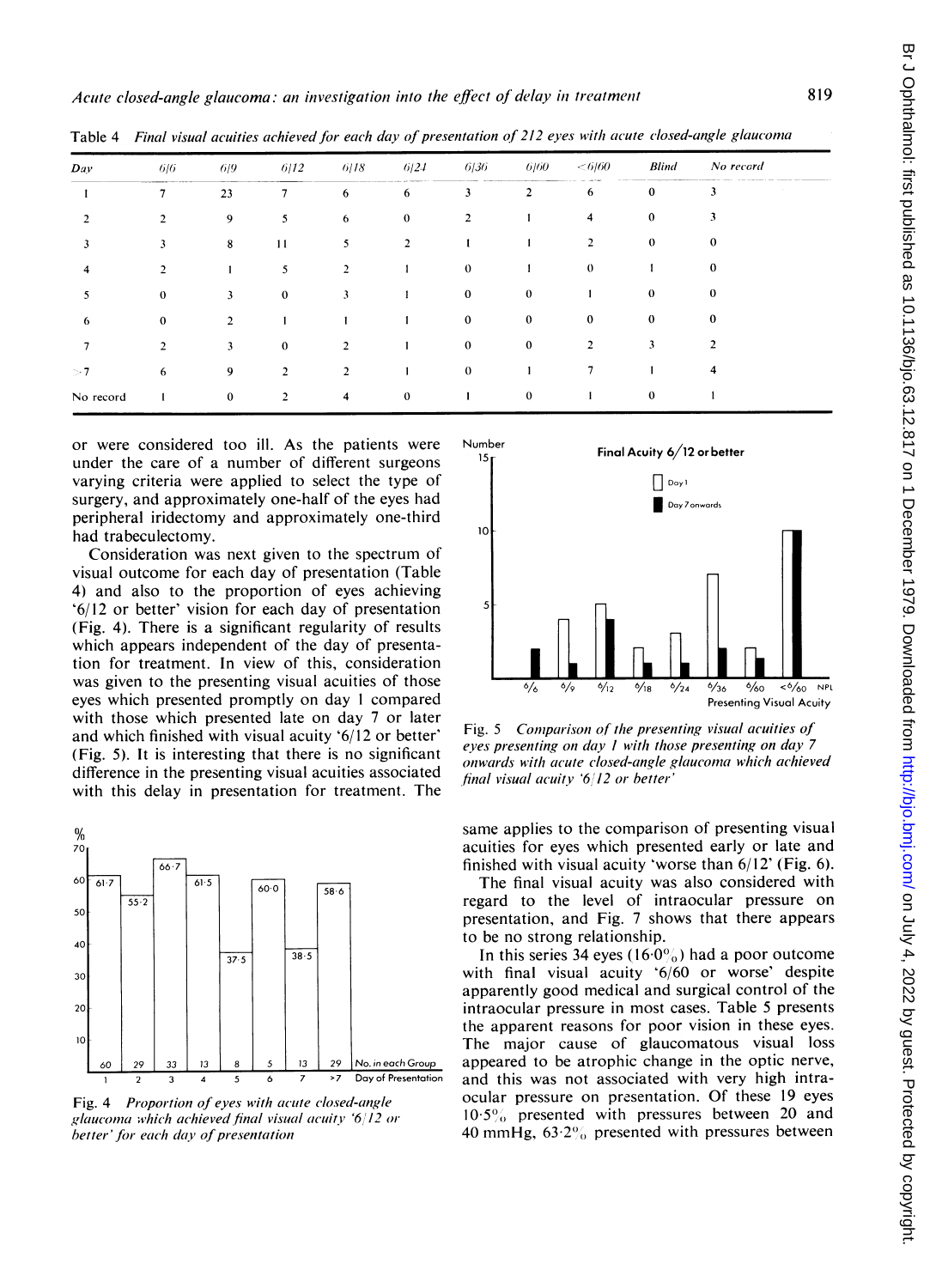41 and 60 mmHg, and  $21.0\%$  presented with pressures between 61 and 70 + mmHg. As expected in an elderly population of patients a number of eyes had coexisting disease—macular degeneration, cataract, arterial occlusion, and in <sup>1</sup> case amblyopia. Three eyes in this series failed to recover from hyphaema associated with trabeculectomy surgery.

### **Discussion**

The statistically significant predominance of females over males and the peak incidence in the sixth decade is as expected from clinical experience with acute glaucoma. The sexual difference is attributable



Fig. 6 Comparison of the presenting visual acuities of  $\overline{c}$  or eyes presenting on day  $l$  with those presenting on day  $\tilde{l}$ onwards with acute closed-angle glaucom final visual acuity 'worse than 6/12'



Fig. 7 Final visual acuity for eyes with acute closedangle glaucoma considered with regard to the height of intraocular pressure on presentation

Table 5 Reasons for poor visual outcome in 34 eyes which achieved final visual acuity '6/60 or worse' after acute closed-angle glaucoma

| Blind (5 eyes) | Optic atrophy<br>2              |              |    |  |  |  |
|----------------|---------------------------------|--------------|----|--|--|--|
|                | Trabeculectomy haemorrhage      | $\mathbf{2}$ |    |  |  |  |
|                | Other pathology                 |              | 1  |  |  |  |
|                | retinal detachment              | 1            |    |  |  |  |
| $6/60$ or less | Optic atrophy                   |              | 17 |  |  |  |
| $(29$ eyes)    | Trabeculectomy haemorrhage<br>1 |              |    |  |  |  |
|                | Other pathology                 |              | 11 |  |  |  |
|                | macular degeneration            |              |    |  |  |  |
|                | cataract                        | 3            |    |  |  |  |
|                | arterial occlusion              | 1            |    |  |  |  |
|                | amblyopia                       | 1            |    |  |  |  |
|                | mental confusion                | 2            |    |  |  |  |

to the shallower anterior chamber in the female as shown in optical and ultrasound studies (Törnquist, 1953; Jansson, 1963). The  $11.0\%$  of bilateral cases in this series is similar to the  $8.5\%$  reported by Bain (1957) and the  $11.5\%$  reported by Lowe (1962) in series of similar size.

 $\frac{1}{36}$   $\frac{1}{60}$   $\frac{1}{60}$   $\frac{1}{60}$   $\frac{1}{60}$   $\frac{1}{60}$   $\frac{1}{60}$   $\frac{1}{60}$   $\frac{1}{60}$   $\frac{1}{60}$   $\frac{1}{60}$   $\frac{1}{60}$   $\frac{1}{60}$   $\frac{1}{60}$   $\frac{1}{60}$   $\frac{1}{60}$   $\frac{1}{60}$   $\frac{1}{60}$   $\frac{1}{60}$   $\frac{1}{60}$  had severe reduction in visual acuity to about  $6/60$ or less and only  $12.3\%$  with  $6/12$  or better. Most of the patients responded well in terms of control of enting on day 7 the patients responded well in terms of control of the initial medical and intraocular pressure to both the initial medical and later surgical treatment, the response to initial treatment being independent of the height of intraocular pressure on presentation. After this apparently successful treatment, however, only 74.5% eyes achieved 6/18 or better vision, only 59.9% eyes achieved  $6/12$  or better, and only  $10.8\%$  $\frac{S_{\text{reduing-hirosculor}}{S_{\text{reduq}}}}$  entimes achieved 6/6 vision. These figures may be compared  $20 \times 40$  mm Hg with the 76.7% which achieved 6/18 or better in the  $\frac{443\%}{200\%}$  eyes achieved  $6/12$  or better, and only  $10.8\%$ <br>  $40\%$  achieved  $6/6$  vision. These figures may be compared<br>  $\frac{41\%60\%}{}$  mm Hg<br>  $\frac{41\%60\%}{}$  mm Hg<br>  $\frac{41\%60\%}{}$  mm Hg<br>  $\frac{41\%60\%}{}$  mm Hg<br>  $\frac{3100 \text{ m/s}}{1000 \text{ m/s}}$  series of Mackie and Rubinstein (1954) and the 84% which achieved  $6/12$  or better in the small series reported by McNaught et al. (1974).

Table 4 shows that there is a group of eyes which presented late after 1 week but did particularly well, achieving visual acuities of  $6/6$  or  $6/9$ . These have behaved differently from the main population and are possibly cases of subacute closed-angle glaucoma rather than true acute closed-angle glaucoma. The %o (%o NPL overall unsatisfactory visual results despite appar-<br>Final Visual Acuity can artly appel response of intraorular pressure to ently good response of intraocular pressure to treatment demonstrate the permanent damage which occurs to the visual system in most cases and which is marked in some.